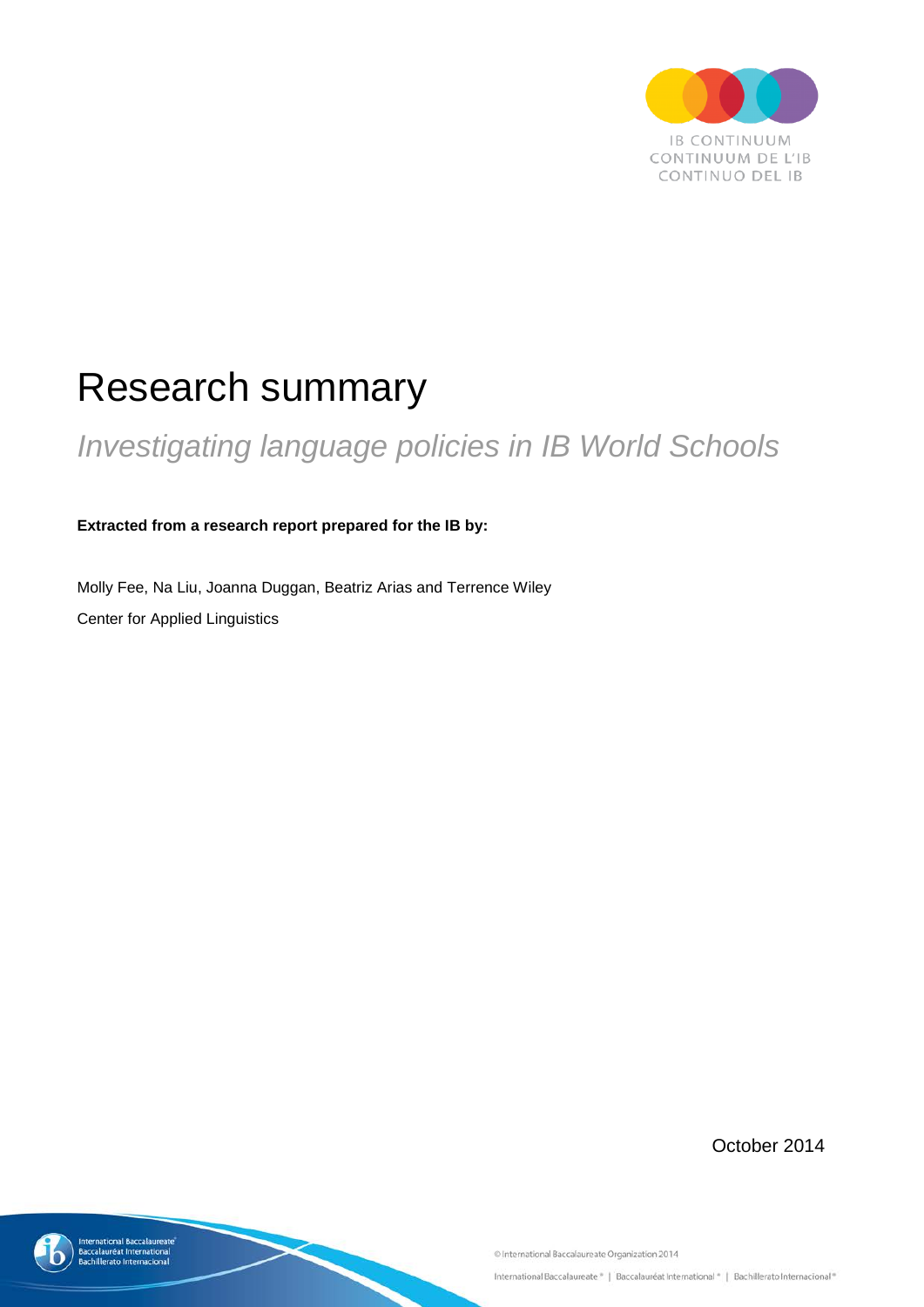### Introduction

This study investigated language policy development and implementation in eight International Baccalaureate (IB) World Schools in order to better understand how the schools put into practice "the centrality of language in the learning-teaching relationship" (May 1997: 229). The study aimed to illuminate the exemplar practices, common struggles and contextual factors that play a role in language policy development and implementation in IB classrooms. The following research questions guided the study's overall approach.

- 1. What are the key activities involved in the process of language policy development and implementation?
- 2. How does the development and implementation of a language policy differ in various settings?
- 3. How are *Language and learning in IB programmes* (IBO 2011) and *Guidelines for school selfreflection on language policy* (IBO 2012) used by schools and programmes in their development and implementation of language policies?

## Research design

To examine the research questions listed above, this study employed an in-depth, multiple-site case study approach utilizing a combination of document analysis, interviews and observations in eight IB World Schools. The eight schools represented all three IB regions—Africa, Europe and the Middle East, Asia-Pacific and the Americas—in order to provide a diverse sample. The researchers included both continuum and non-continuum schools, as policies may be developed and implemented differently in these schools. Lastly, the study included both public and private schools due to variations in external influences on policy development. Table 1 offers information about the eight case study schools (school names have been changed to protect anonymity). Of the eight case studies, four were conducted on site at the schools, while the other four were conducted off site.

| <b>Country/region</b> | <b>School</b>                             | <b>IB region</b>               | <b>Public or</b><br>private | <b>Continuum or</b><br>non-continuum | On site or<br>off site |
|-----------------------|-------------------------------------------|--------------------------------|-----------------------------|--------------------------------------|------------------------|
| Spain                 | <b>IES Mar Blau</b>                       | Africa, Europe,<br>Middle East | <b>Public</b>               | DP                                   | On site                |
| Canada                | École du Centre Ville                     | Americas                       | Public                      | PYP and MYP                          | On site                |
| Mexico                | Mexico Colegio<br>Armadillo               | Americas                       | Private                     | Continuum                            | On site                |
| <b>United States</b>  | Evergreen High School                     | Americas                       | Public                      | MYP and DP                           | On site                |
| China                 | Happy Achievement<br>International School | Asia Pacific                   | Private                     | Continuum                            | Off site               |
| West Africa           | Circle International<br>School            | Africa, Europe,<br>Middle East | Private                     | Continuum                            | Off site               |
| India                 | Excellence Academy of<br>India            | Asia Pacific                   | Private                     | PYP and DP                           | Off site               |
| Japan                 | Leadership School of<br>Japan             | Asia Pacific                   | Private                     | MYP and DP                           | Off site               |

*Table 1*. Description of participating schools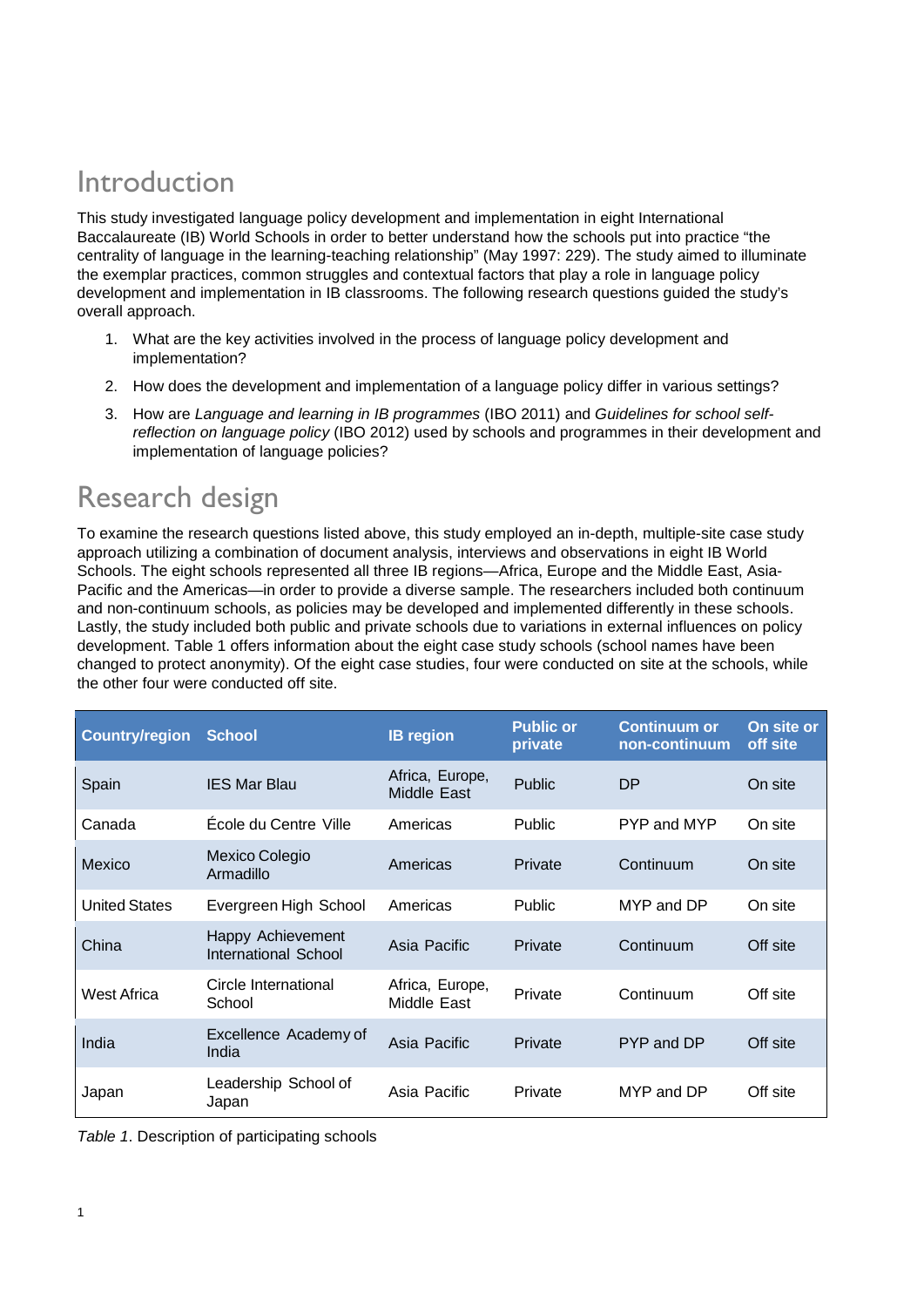# Summary of findings

This section includes a brief overview of the study's main findings based on the eight case studies. To review the complete case studies, please see the full report.

Although all eight schools had language policies in place, variations existed in the processes by which they were developed and the extent to which they were implemented consistently across the school. In some cases, language policies were developed solely by a high-level administrator while in others policy development involved school-wide dialogue including administrators, teachers, support staff, parents and students. In cases where it was developed through a school-wide endeavour, respondents demonstrated a higher level of comfort with and dedication to the school's language policy. This point is illustrated by the Excellence Academy of India, which regularly convenes a highly inclusive and representative language policy steering committee. A sense of ownership among stakeholders seems to translate into maintaining a relevant and active school language policy.

Moreover, the study suggested that when teachers have a sense of ownership of the school's language policy, they often develop creative solutions for putting the policy into practice. For instance, Excellence Academy of India's language policy is the epitome of a flexible working document. The policy exists in a Google Document format, so staff members are able to propose new ideas, suggestions and modifications at any time. This strategy has led to a language policy embodied by the school as well as a policy that reflects actual practice. Conversely, in cases when teachers had little to no exposure to the school's language policy or the theories behind having one, respondents did not feel that they had language responsibilities in addition to their content area.

Participants who had the opportunity to attend professional development generally valued these experiences. Those most familiar with IB guides and publications found the resources to be very informative and helpful when thinking through the development or implementation of their school's language policy. In schools that have made the language policy a priority, teachers reported feeling more prepared to implement the policy and more comfortable talking about the role of language in the classroom. Interviewees from the Circle International School, for example, noted improvements in implementation as more teachers embraced the philosophy that all teachers are language teachers. As noted by Wiley (2008), standard teacher training rarely equips teachers with the skills associated with language policy implementation and navigating a classroom with diverse linguistic profiles. Instituting a language policy alone is not sufficient to seamlessly integrate the policy at the classroom level; teachers must also receive the appropriate professional development to accompany such shifts.

It is notable that schools' approaches to language policy often reflected the ways in which they understood "language" within their particular context. Perceptions of language were often influenced by the national or regional context in which the school is located. According to Shohamy, language can be "viewed as a closed, stagnated and rule-bound entity" or "an open, free, dynamic, creative and constantly evolving process with no defined boundaries, involving multi-modal representations and different forms of 'languaging'" (2006: xvii). IES Mar Blau and École du Centre Ville are similar in that both schools employ a politically charged minority language as their language of instruction. As a result, the language of instruction in these two schools is part of an effort to promote and protect the status of a national minority language. Therefore, administrators, teachers, parents and students have a more heightened awareness of how language is both a tool and a symbol of identity. Another example of language as a foundation of culture and identity came from Colegio Armadillo, which includes Hebrew in its curriculum to equip students with linguistic competence in a language that carries much religious and cultural importance in their local Jewish community.

There did not seem to be much difference in how continuum and non-continuum schools approached language policy development and implementation. Private schools exhibited a higher degree of freedom in curriculum and policy development, as they generally did not have to adhere to national or regional requirements.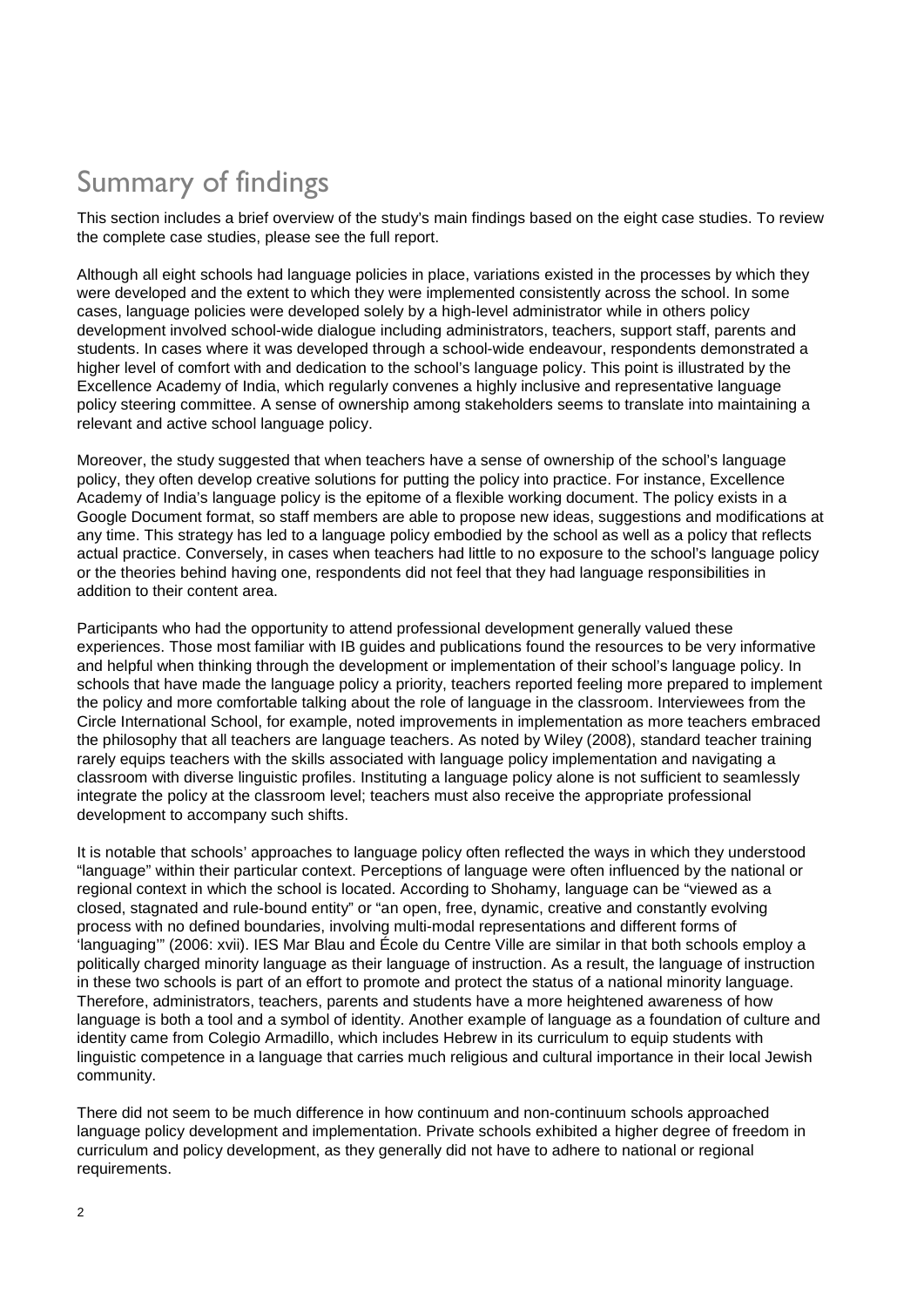While schools indicated that *Language and learning in IB programmes* (IBO 2011) and *Guidelines for school self-reflection on language policy* (IBO 2012) provided a strong theoretical framework that proved helpful, respondents suggested that the documents were not written in a way that was easily accessible for a general school audience or for parents. Additionally, some of the more fundamental questions regarding the development and implementation of a school language policy were challenging for these schools, such as how long the school language policy document should be or how to incorporate mother tongue and local languages into instruction. While many teachers and coordinators believe in the values of multilingualism and validating students' mother tongues, they find the actual implementation of these practices in the classroom to be difficult at times. To support the implementation process, participants recommended providing schools with case studies of how other schools have approached language policies, examples of other written language policy documents and examples of how other schools have put their policies into practice.

At times, well-intended policy goals are hindered by competing national or regional language policies or seem overwhelming due to the multitude of languages represented in the school. Some of these challenges stem from the problem inherent to school contexts; thus, no two school language policies will be developed or implemented identically. Schools should understand that, particularly within the IB system, school language policies will vary considerably. As opposed to being a source of frustration, this uniqueness should be seen as a starting point from which to develop a language policy.

### Recommendations

Many of the recommendations listed below mirror those suggested in *Language and learning in IB programmes* (IBO 2011). Based on the results of the eight case studies, IB programmes follow these guidelines to varying degrees. Those schools that followed them most closely seemed to feel more at ease with the development of a school language policy and less overwhelmed by implementation at the classroom level. Therefore, it is recommended that the IB require schools to meet certain criteria for language policy development and implementation based on the IB *Guidelines for developing a school language policy* (IBO 2008) and the recommendations below. The following recommendations are abbreviated; to review the full recommendations produced by the researchers, please see the full report.

#### **Language policy development**

- Ensure that the development and implementation of the language policy is streamlined across grade levels, particularly in continuum schools.
- Encourage the development and use of a language policy steering committee.
- Develop guidelines for disseminating the language policy throughout the school to ensure that teachers and staff are aware of and familiar with the policy.
- Develop buy-in among teachers and staff as well as school-wide accountability for the success of the language policy.
- Schedule regular language policy reviews to ensure that the policy remains current, relevant and reflects the language profile of the school and its students.
- As the language policy is developed and revised, refer back to evidence of the school's practices—a language policy does little good if it is not reflective of school practice.

#### **Language policy implementation**

- Upon hiring new teachers, provide information about the school language policy and how teachers are expected to implement the policy in their classrooms.
- Create guidelines for a minimum amount of professional development related to the language policy for all teachers and staff, which incorporates IB language policy documents.